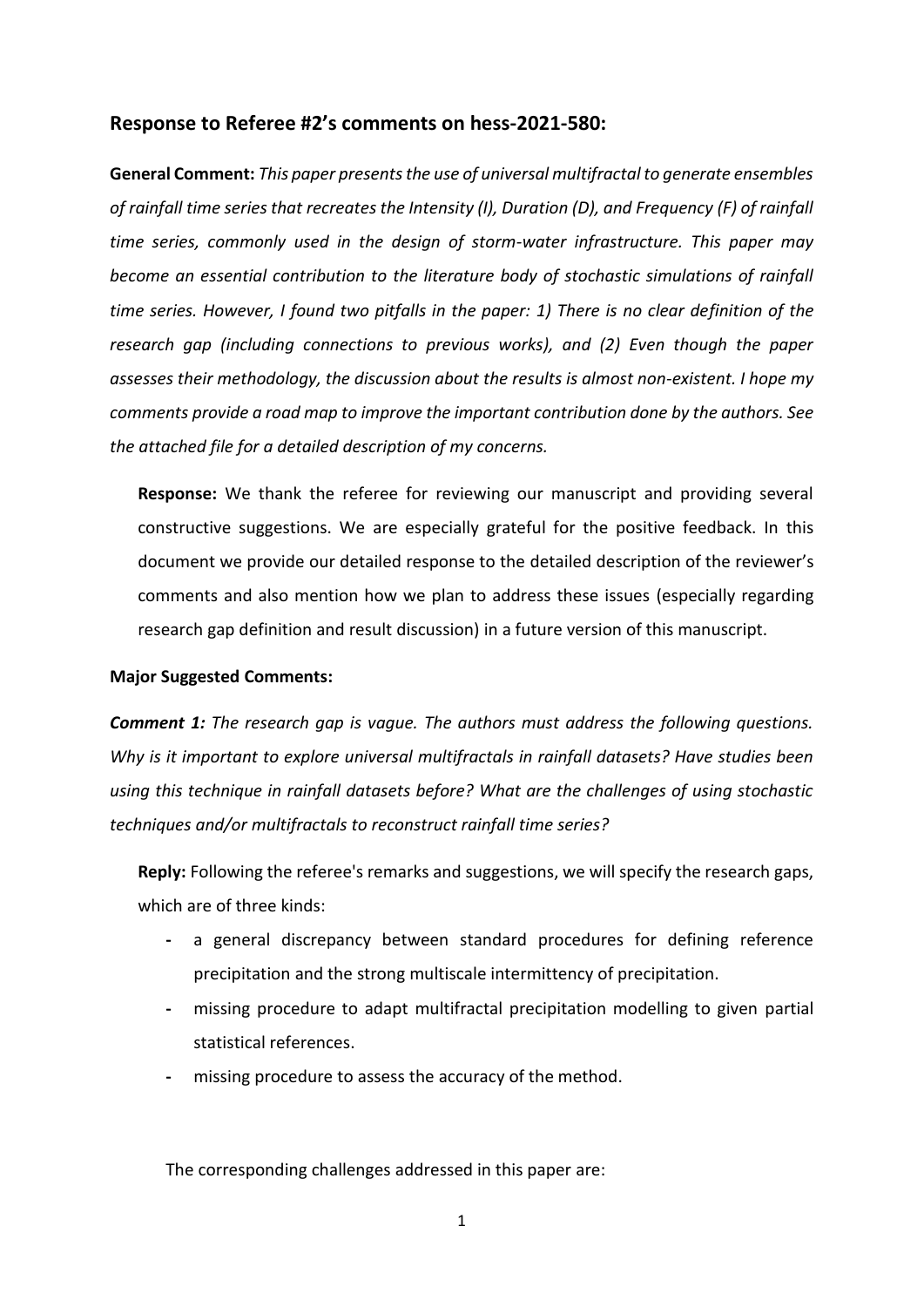- **-** to tackle multiscale intermittency head-on, based on extreme non-Gaussian statistics and scaling behaviour over two subranges of time scales, due to the finite size of the earth. This requires a given adaptation of the multifractal modelling procedure.
- **-** to define a renormalizing procedure for the multifractal model to make the simulations fit with these partial statistical references.
- **-** to define multiscale metrics to assess distance between (closeness of) two time series (observed and simulated) across time scales.

This will enable us to provide baseline precipitation scenarios that can be used as realistic inputs into hydrological models for applications such as the optimal design of storm-water management infrastructure, including green roofs.

We will incorporate the above explanation in the abstract, and introduction (after the presentation of the 6 characteristics of observed rainfall) to make the research gap addressed clearer right at the start of the paper.

*Comment 2: The ambiguity in the research gap is also reflected in the research objective: Line [57] states, "The objective of this paper is to simulate region specific reference rainfall scenarios which could be used as realistic inputs (..) to hydrological models for optimally designing storm-water management infrastructures." This needs to be more specific. What method will be used? Will this be compared to a reference? Also, the objective elucidates "hydrological models for optimally designing"; however, the paper does not address optimal design at all. Readers may believe that the paper explores the use of universal multifractal for optimal designs for specific water-related infrastructure. However, the paper covers a general procedure for estimating ensembles of rainfall time-series, but it does not cover applications and consequences for engineering design.*

**Reply:** We hope that the above clarification (Reply to comment 1) will dissipate any ambiguity on the goal of the paper. Moreover, we will further clarify that designing optimal storm-water management infrastructures (such as green roofs) is not an objective of this paper but a scope for applications of the reference rainfall simulation procedure (which makes use of the UM framework to properly take into account the temporal variability of rainfall) proposed here.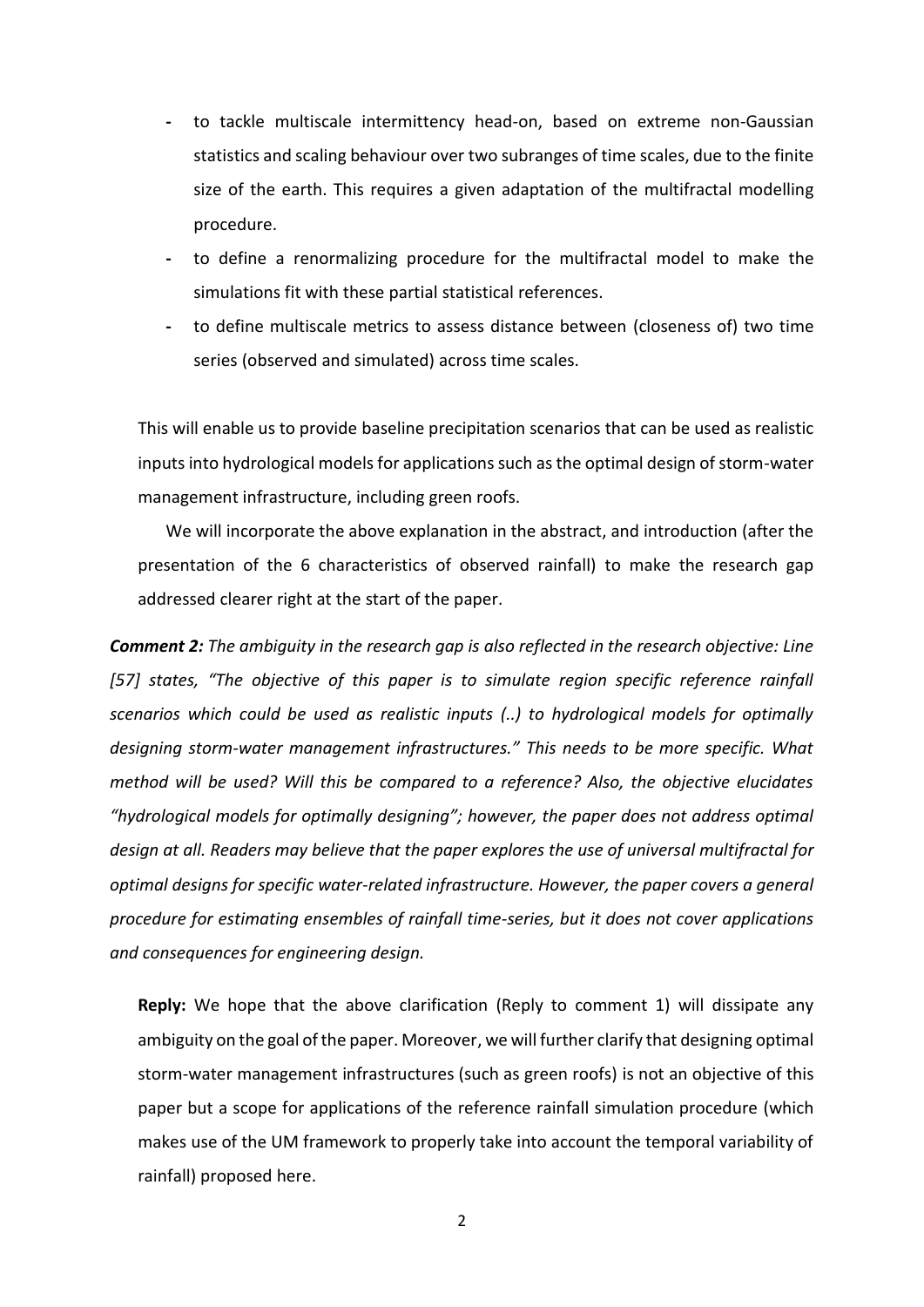However, we would also like to mention that we are currently working to set-up experimental green roof prototypes (designed based on reference rainfall scenarios simulated using the method proposed in this manuscript) and establishing monitoring protocols, therefore the applicability of the present results is beyond a good wish and referee's comment will be further addressed via a separate publication in future.

*Comment 3.1: There is no discussion section! The authors go from results to conclusions, omitting key discussions that will strengthen the overall contribution of their work. Here are some general pointers that I feel are relevant to find in the discussion section. 1) How are the results compared with the previous literature? Are the scaling parameters similar to previous studies? What are possible connections in the difference of scaling parameters between the three site studies?*

**Reply:** We agree and will insert a specific discussion section based on result discussion already present in the paper. As far as the data analysis results are concerned: Lines [127- 132] already discusses the first query. We will add a discussion part after Line [148] addressing the second and third queries.

*Comment 3.2: What are possible strategies to expand this methodology to spatial correlated rainfall datasets? What are potential limitations in the application of this methodology? How feasible is this methodology to represent rainfall structure in large spatial scales? How can the spatial scale and limitations on this methodology affect the design of water-related infrastructure?*

**Reply:** In the context of these queries regarding space-time vs. time modelling, we will clarify that:

i. this dichotomy is not as strong as usual for multifractal models because a time multifractal can be seen as a time cut of a space-time multifractal

ii. the aim of the present study (which mainly focusses on temporal scales) is focused over a fixed (and rather small) space extension such as a building roof

iii. the large scale deployment of rainfall-runoff management technologies/infrastructures would instead require space-time models (and spacetime rainfall datasets), obtained with the help of new and rather limited developments (see (i)).

3